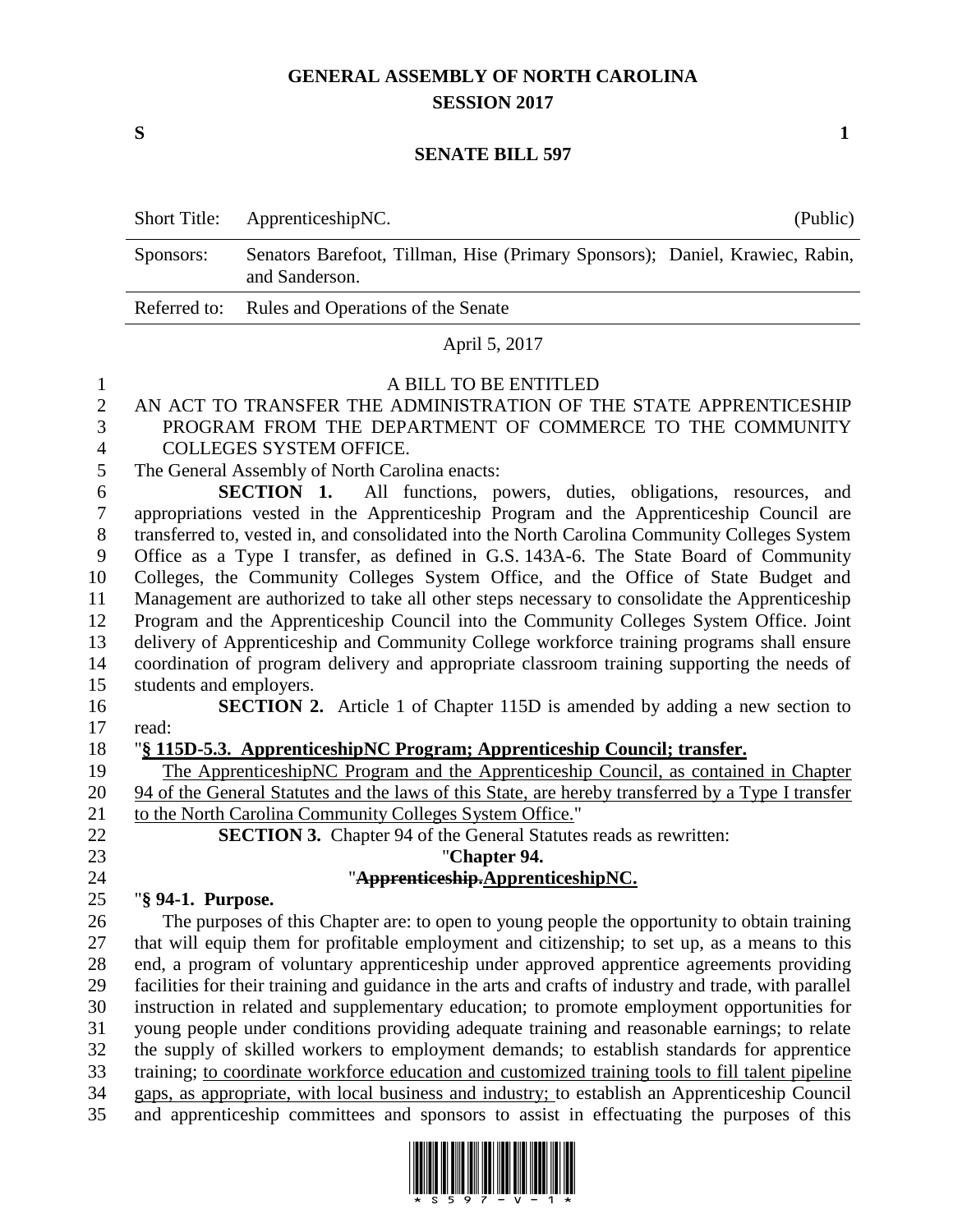Chapter; to leverage the collaborative and regional structure of the community college service areas with the Collaboration for Prosperity Zones set out in G.S. 143B-28.1; to provide for a 3 Director of ApprenticeshipApprenticeshipNC within the Department of Commerce; Community Colleges System Office; to provide for reports to the legislature and to the public regarding the status of apprentice training in the State; to establish a procedure for the determination of apprentice agreement controversies; and to accomplish related ends. "**§ 94-2. Apprenticeship Council.** The Secretary of CommerceState Board of Community Colleges shall appoint an Apprenticeship Council composed of four representatives each from employer and employee organizations respectively and three representatives from the public at large. One State official designated by the Department of Public Instruction and one State official designated by the Department of Community CollegesCommerce shall be a member ex officio of said council, without vote. The terms of office of the members of the Apprenticeship Council first appointed by the Secretary of CommerceState Board of Community Colleges shall expire as designated by the SecretaryState Board at the time of making the appointment: twothree representatives 16 each of employers and employees, being appointed for one year and one representativetwo 17 representatives of the public at large being appointed for two years; and one representative each of employers, employees, and the public at large being appointed for a term of three 19 years-large. Any member appointed to fill a vacancy occurring prior to the expiration of the term of his or her predecessor shall be appointed for the remainder of said term. Each member of the Council not otherwise compensated by public moneys, shall be reimbursed for transportation and shall receive such per diem compensation as is provided generally for boards and commissions under the biennial maintenance appropriation acts for each day spent in 24 attendance at meetings of the Apprenticeship Council. The Secretary of CommerceState Board of Community Colleges shall annually appoint one member of the Council to act as its chairman.

27 The Apprenticeship Council shall meet at the call of the Secretary of CommerceState Board of Community Colleges and shall aid himthe State Board and the Community Colleges System Office in formulating policies for the effective administration of this Chapter. Subject to the approval of the Secretary,State Board of Community Colleges, the Apprenticeship Council shall establish standards for apprentice agreement which in no case shall be lower than those prescribed by this Chapter, shall issue such rules and regulations as may be necessary to carry out the intent and purposes of said Chapter, and shall perform such other functions as the SecretaryState Board of Community Colleges may direct. Not less than once a year the Apprenticeship Council shall make a report through the SecretaryCommunity Colleges System Office of its activities and findings to the legislature and to the public.

# "**§ 94-3. Director of Apprenticeship.ApprenticeshipNC.**

38 The Secretary of CommerceState Board of Community Colleges is hereby directed to appoint a Director of ApprenticeshipApprenticeshipNC which appointment shall be subject to appoint a Director of ApprenticeshipApprenticeshipNC which appointment shall be subject to 40 the confirmation of the State Apprenticeship Council by a majority vote. The Secretary of CommerceThe Director shall report to the Vice President of Economic Development and the Vice President of Academic Programs and Student Services within the Community Colleges System Office. Upon the recommendation of the Director, the State Board of Community Colleges is further authorized to appoint and employ such clerical, technical, and professional help as shall be necessary to effectuate the purposes of this Chapter. The Director shall supervise clerical, technical, and professional staff appointed to administer the ApprenticeshipNC program.

# "**§ 94-4. Powers and duties of Director of Apprenticeship.ApprenticeshipNC.**

49 The Director, under the supervision of the Secretary of CommerceVice President of

 Economic Development and with the advice and guidance of the Apprenticeship Council is authorized to administer the provisions of this Chapter; in cooperation with the Apprenticeship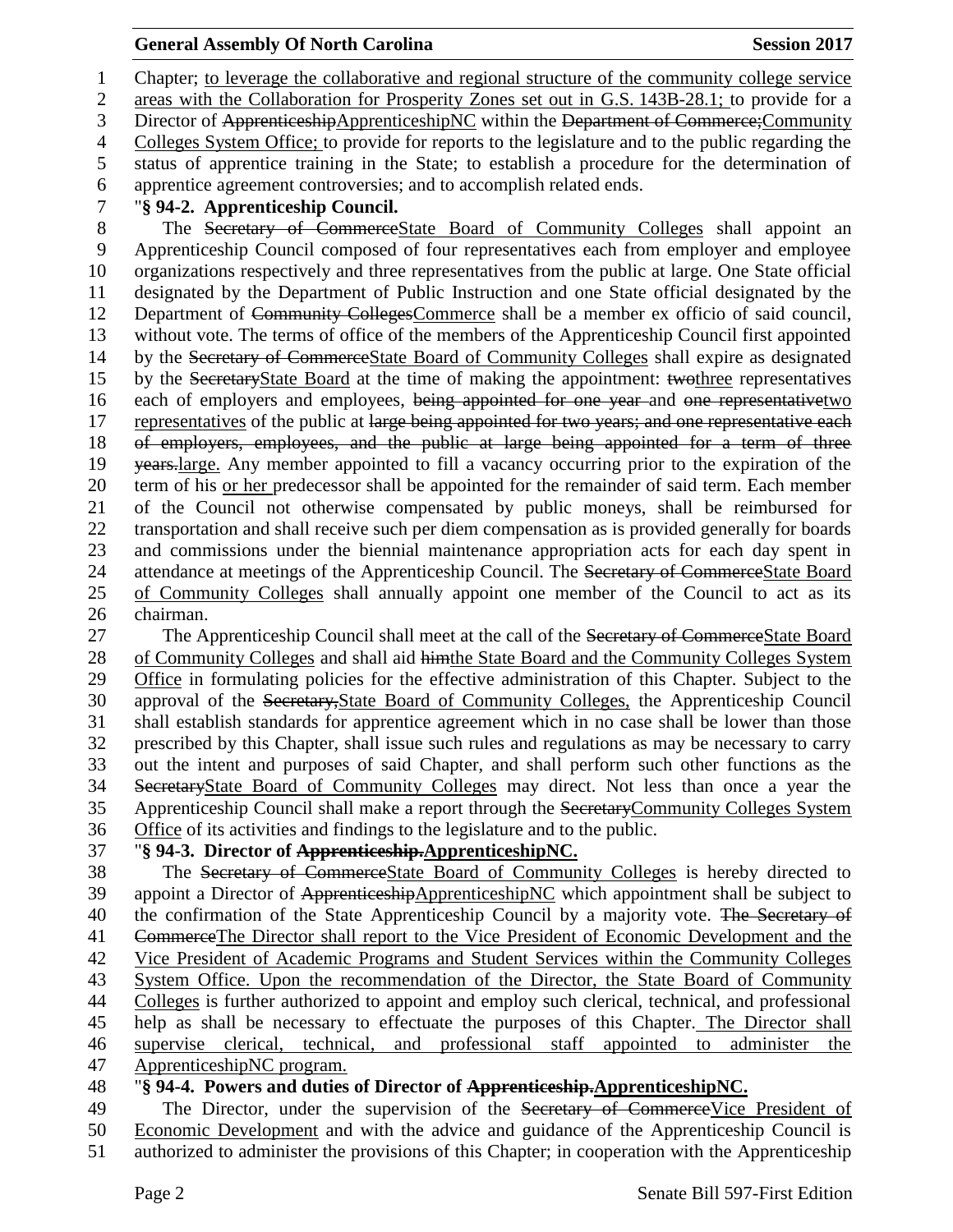Council and apprenticeship committees and sponsors, to set up conditions and training standards for apprentice agreements, which conditions or standards shall in no case be lower than those prescribed by this Chapter; to act as secretary of the Apprenticeship Council; to approve for the Council if in his or her opinion approval is for the best interest of the apprenticeship any apprentice agreement which meets the standards established under this Chapter; to terminate or cancel any apprentice agreement in accordance with the provisions of such agreement; to keep a record of apprentice agreements and their disposition; to issue certificates of completion of apprenticeship; and to perform such other duties as are necessary to carry out the intent of this Chapter, including other on-job training necessary for emergency and critical civilian production: Provided, that the administration and supervision of related and supplemental instruction for apprentices, coordination of instruction with job experiences, and the selection and training of teachers and coordinators for such instruction shall be the responsibility of State and local boards responsible for vocational education.

## "**§ 94-5. Apprenticeship committees and program sponsors.**

(a) As used in this Chapter:

- 
- (1) "Apprenticeship program" means a plan containing all terms and conditions for the qualification, recruitment, selection, employment, and training of apprentices, including such matters as the requirement for a written apprenticeship agreement.
- (2) "Apprenticeship agreement" means a written agreement between an apprentice and either his or her employer or an apprenticeship committee or sponsor acting as agent for employer(s), which agreement satisfies the requirements of G.S. 94-7.
- (2a) "ApprenticeshipNC" means the statewide apprenticeship program administered by the Community Colleges System Office under this Chapter.
- (3) "Sponsor" means any person, firm, corporation, organization, association or committee operating an apprenticeship program and in whose name the apprenticeship program is approved.
- (4) "Employer" means any person, firm, corporation or organization employing an apprentice whether or not such person, firm, corporation or organization is a party to an apprenticeship agreement with the apprentice.
- (5) "Apprenticeship committee" means those persons designated by the sponsor, and approved by the Apprenticeship Council, to act for it in the administration of the apprenticeship program. A committee may be "joint," i.e., it is composed of an equal number of representatives of the employer(s) and of the employees represented by a bona fide collective bargaining agent(s) and has been established to conduct, operate or administer an apprenticeship program and enter into apprenticeship agreements with apprentices. A committee may be "unilateral" or "nonjoint" which shall mean a program sponsor in which employees or a bona fide collective bargaining agent is not a party.

 (b) An apprenticeship committee may be appointed by the Apprenticeship Council in any trade or group of trades in a city or trade area, whenever the apprentice training needs of such trade or group of trades justifies such establishment.

 (c) The function of the apprenticeship committee, or sponsor when there is no apprenticeship committee, shall be: to cooperate with school authorities in regard to the education of apprentices; in accordance with the standards set up by the apprenticeship committee for the same trade or group of trades, where such committee has been appointed, to work in an advisory capacity with employers and employees in matters regarding schedule of operations, application of wage rates, and working conditions for apprentices and to specify the number of apprentices which shall be employed locally in the trade under the apprenticeship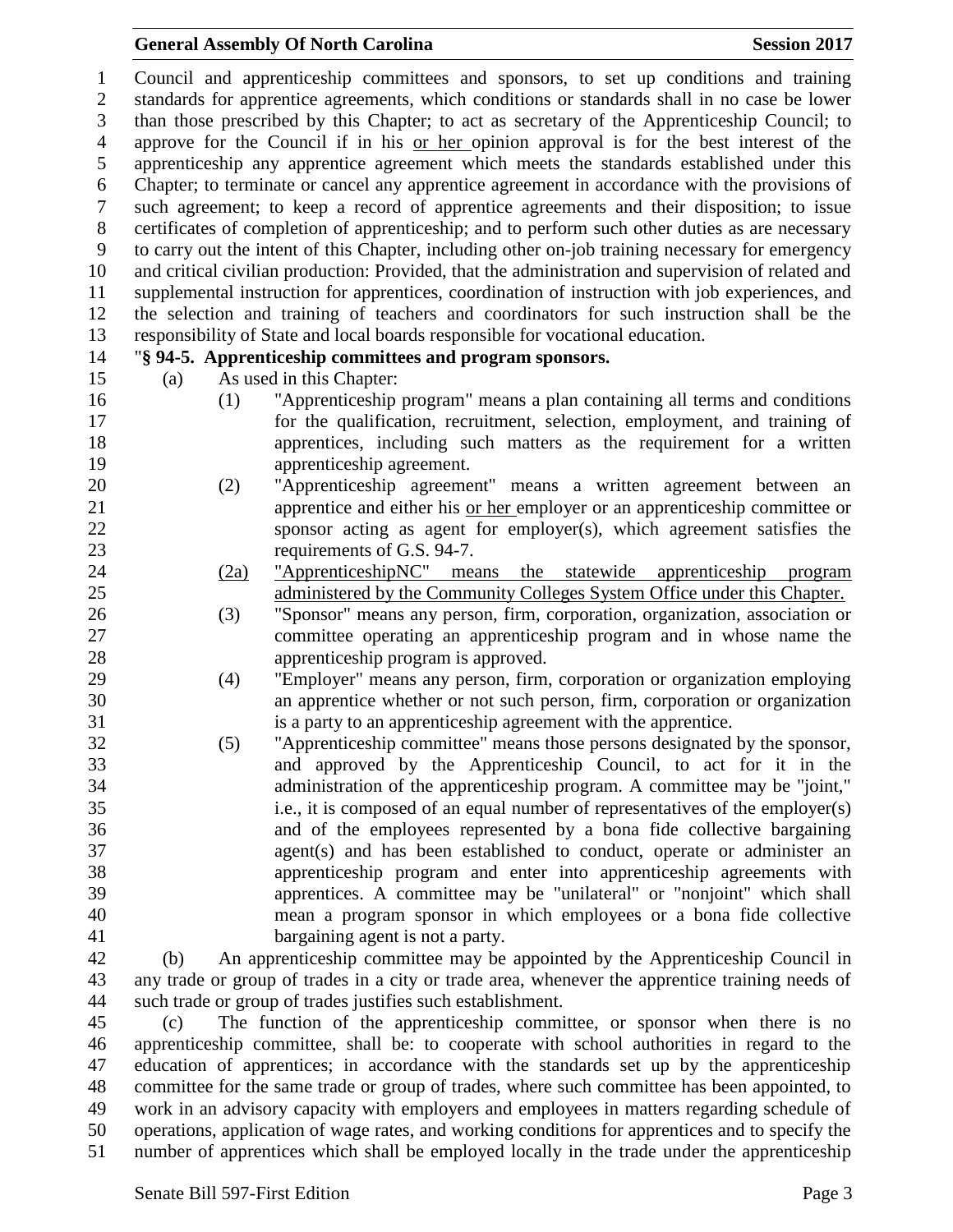agreements under this Chapter; and to adjust apprenticeship disputes, subject to the approval of the director; to ascertain the prevailing rate for journeymen in the city or trade area and specify the graduated scale of wages applicable to apprentices in such trade in such area; to ascertain employment needs in such trade or group of trades and specify the appropriate current ratio of apprentices to journeymen; and to make recommendations for the general good of apprentices engaged in the trade or trades represented by the committee. An apprenticeship committee may appoint a representative and delegate to such representative the authority for implementation and performance of any standards adopted by the committee pursuant to any of the aforementioned functions.

## "**§ 94-6. Definition of an apprentice.**

 The term "apprentice," as used herein, shall mean a person at least 16 years of age who is covered by a written apprenticeship agreement approved by the Apprenticeship Council, which apprenticeship agreement provides for not less than 2,000 hours of reasonably continuous employment for such person for his participation in an approved schedule of work experience and for organized, related supplemental instruction in technical subjects related to the trade. A minimum of 144 hours of related supplemental instruction for each year of apprenticeship is recommended. The required hours for apprenticeship agreements and the recommended hours for related supplemental instruction may be decreased or increased in accordance with standards adopted by the apprenticeship committee or sponsor, subject to approval of the Secretary of Commerce.State Board of Community Colleges.

…

### "**§ 94-9. Rotation of employment.**

 For the purpose of providing greater diversity of training or continuity of employment, any apprentice agreement made under this Chapter may in the discretion of the Director of 25 ApprenticeshipApprenticeshipNC be signed by an association of employers or an organization of employees instead of by an individual employer. In such a case, the apprentice agreement shall expressly provide that the association of employers or organization of employees does not assume the obligation of an employer but agrees to use its best endeavors to procure employment and training for such apprentice with one or more employers who will accept full responsibility, as herein provided, for all the terms and conditions of employment and training set forth in said agreement between the apprentice and employer association or employee organization during the period of each such employment. The apprentice agreement in such a case shall also expressly provide for the transfer of the apprentice, subject to the approval of the Director, to such employer or employers who shall sign in written agreement with the apprentice, and if the apprentice is a minor with his or her parent or guardian, as specified in G.S. 94-8, contracting to employ said apprentice for the whole or a definite part of the total period of apprenticeship under the terms and conditions of employment and training set forth in the said agreement entered into between the apprentice and employer association or employee organization.

# "**§ 94-10. Repealed by Session Laws 1945, c. 729, s. 2.**

# "**§ 94-11. Limitation.**

 Nothing in this Chapter or in any apprentice agreement approved under this Chapter shall operate to invalidate any apprenticeship provision in any collective agreement between employers and employees, setting up higher apprenticeship standards; provided, that none of the terms or provisions of this Chapter shall apply to any person, firm, corporation or crafts unless, until, and only so long as such person, firm, corporation or crafts voluntarily elects that the terms and provisions of this Chapter shall apply. Any person, firm, corporation or crafts terminating an apprenticeship agreement shall notify the Director of Apprenticeship.ApprenticeshipNC.

"**§ 94-12.** Repealed by Session Laws 2015-241, s. 15.13, effective July 1, 2015."